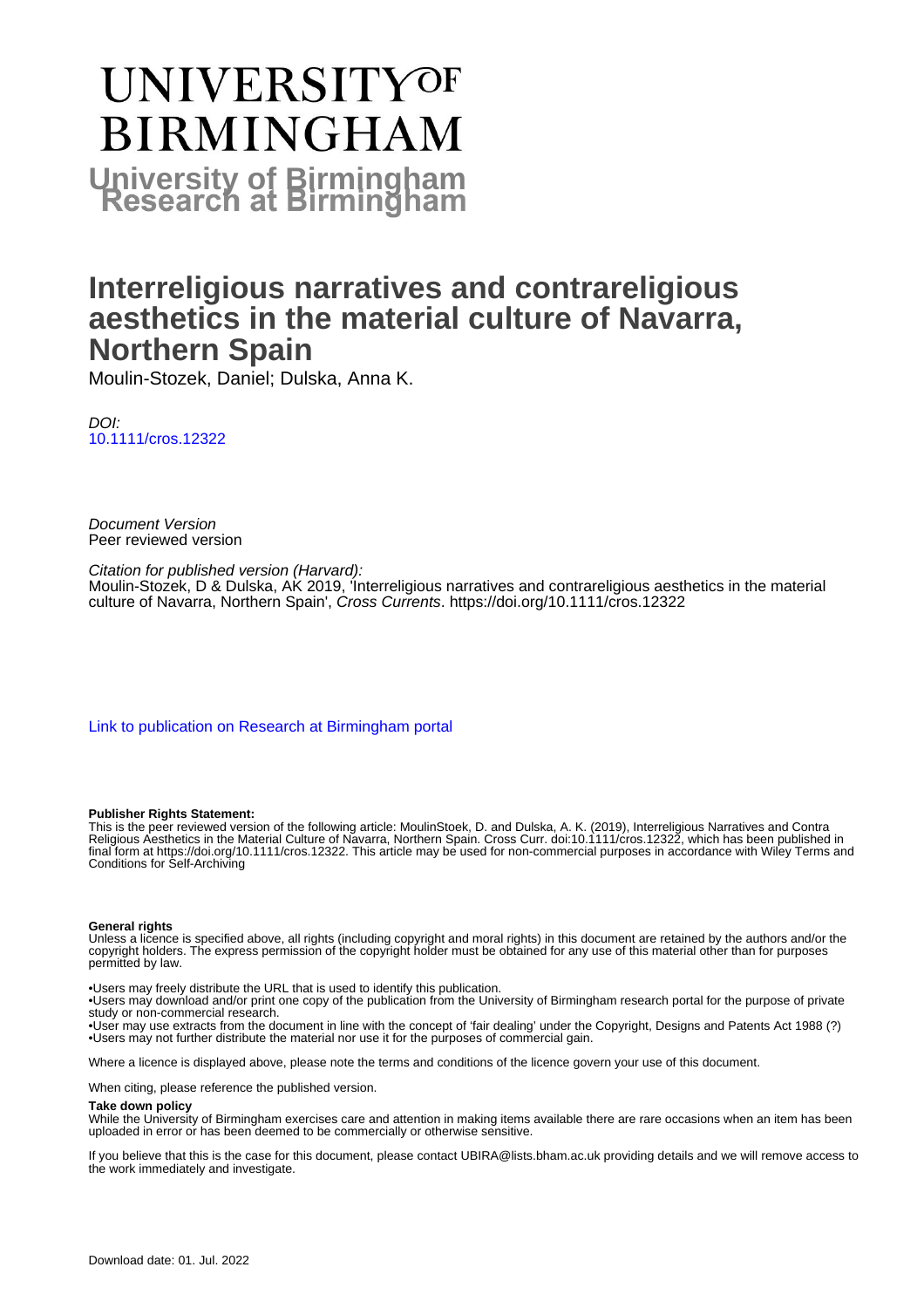#### **This is an unpublished draft, to cite the full article, use:**

Daniel Moulin-Stożek and Anna K. Dulska (2019) 'Interreligious Narratives and Contra‐ Religious Aesthetics in the Material Culture of Navarra, Northern Spain.' *CrossCurrents*, https://doi.org/10.1111/cros.12322

To link to this article:<https://onlinelibrary.wiley.com/doi/full/10.1111/cros.12322>

# **Interreligious Narratives and Contra**‐ **Religious Aesthetics in the Material Culture of Navarra, Northern Spain**

Daniel Moulin-Stożek and Anna K. Dulska

*Contribution to a special issue of CrossCurrents,'Interreligious Aesthetics: From Dialogue to the Senses' edited by S. Brent Plate.*

#### **Abstract**

The region of Navarra provides ample opportunities to explore interreligious aesthetics. Made internationally famous by Ernest Hemmingway's *Fiesta: The Sun Also Rises*, and more recently, as one of the most picturesque stages of the popular *Camino de Santiago* walking pilgrimage, Navarra is located between the French and Spanish provinces of the Basque Country, La Rioja and Aragon. Born during the *Reconquista*, Navarra was an independent kingdom up to 1512 when it was incorporated into the crown of Castile. Through the modern period it struggled to maintain its own cultural, religious and legal identity within the Spanish Monarchy. In this article we examine the representation and contestation of religions in the artistic and material culture of this province. We do this in order to consider how religious narratives may be expressed and contested by invoking the senses. We focus on examples of Navarran material culture that dispute or support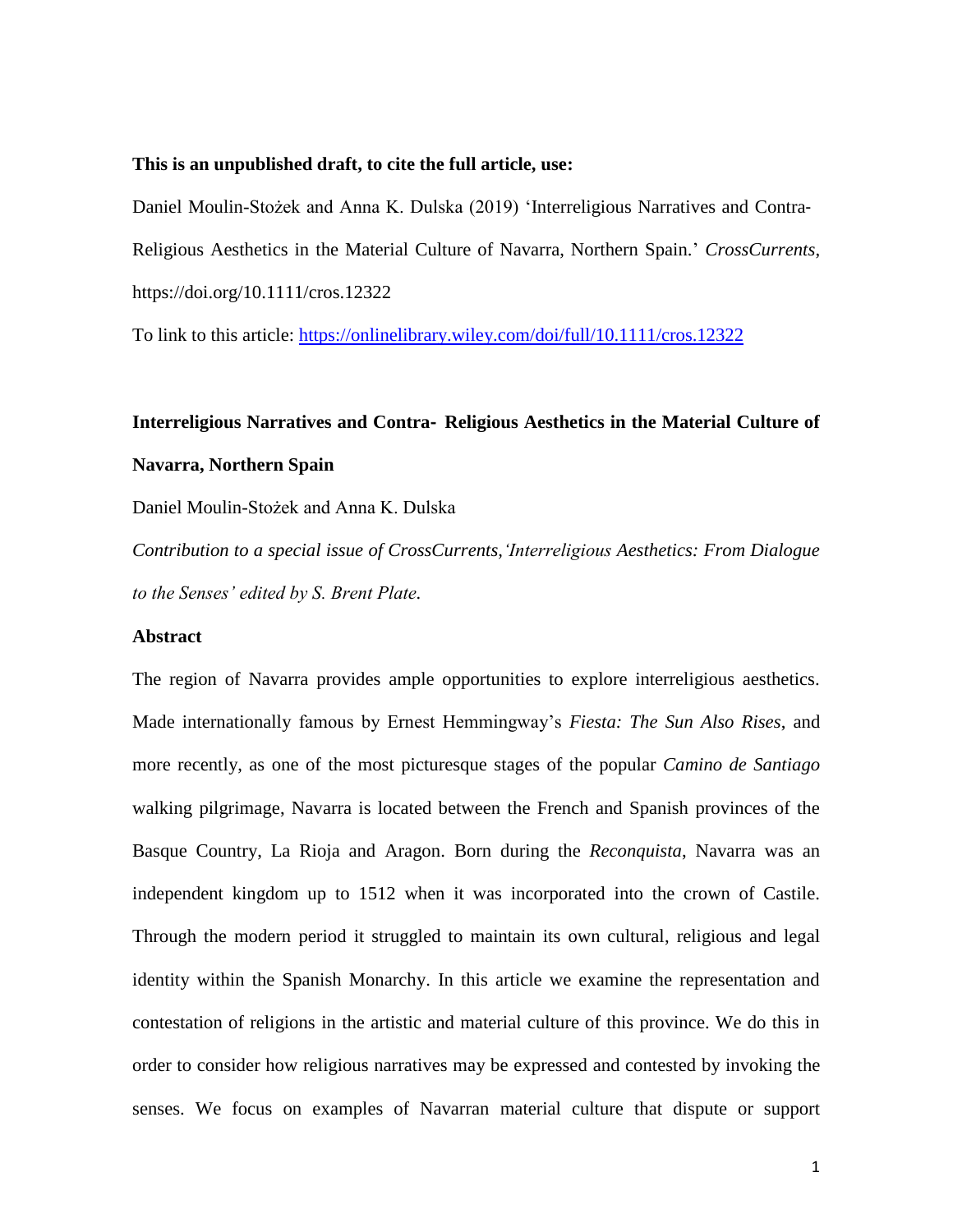historical narratives relevant to the ongoing identity politics of the regional government, nationalist groups, religious communities and the tourism industry. By considering these examples we make a wider contribution to the theory of interreligious aesthetics, arguing that religious difference is not only symbolically represented in architecture, images, art, and ritual, but can also be its *raison d'être*.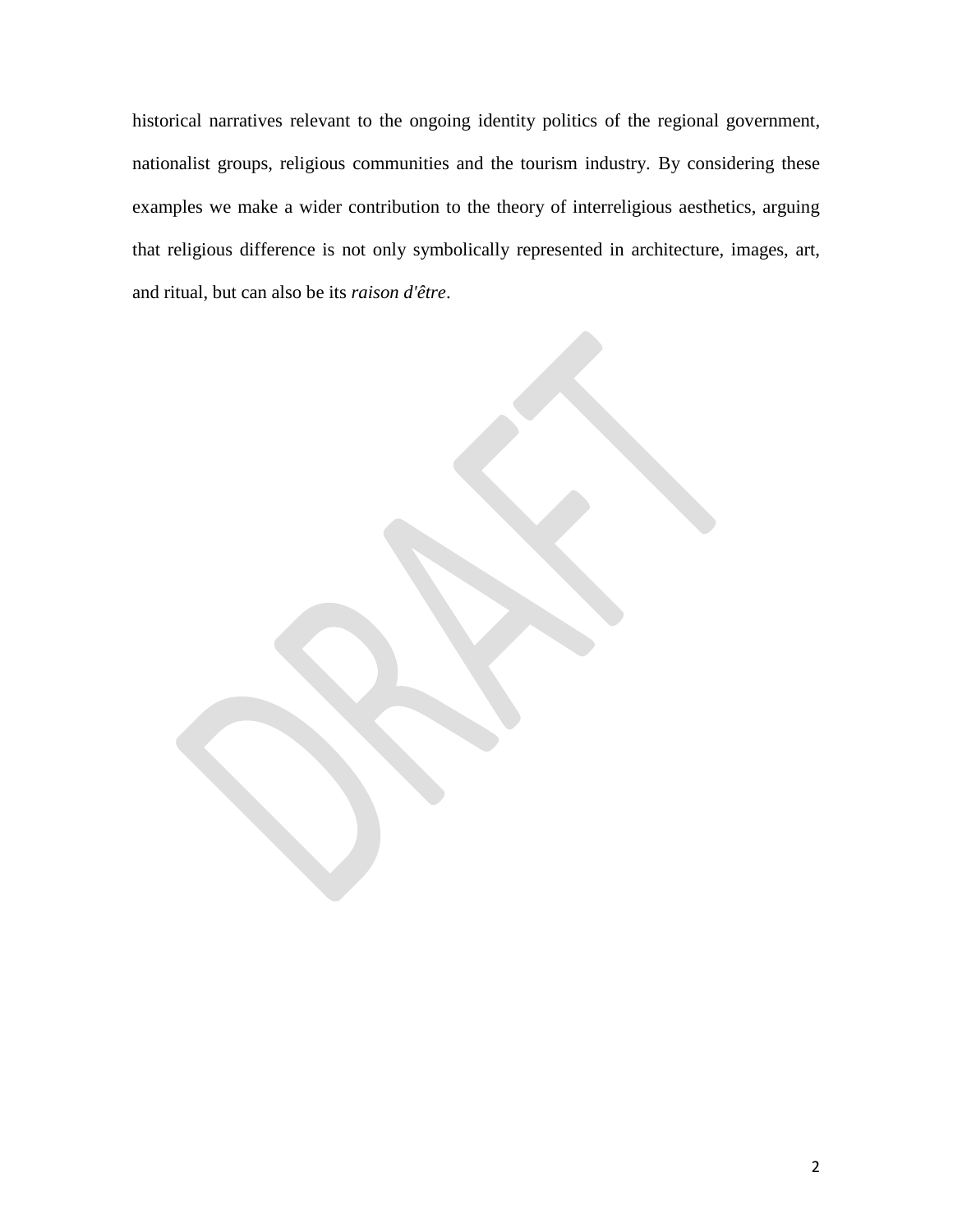#### **Introduction**

Material culture can contest religious narratives as much as it can constitute or support them. When the artist Abel Azcona exhibited a photograph of an installation of consecrated hosts spelling the word 'Pederastia' (pederasty) in the *Sala de Exposiciones* (Exhibition room) in Pamplona's *Monumento a Los Caídos* (civil war memorial), it was met with uproar. Crowds of people gathered to protest this sacrilegious affront to their faith. In Phase One of the performance, Azcona surreptitiously smuggled 242 consecrated wafers from communion services, of which one video was uploaded on the internet<sup>1</sup>. Subsequently he then arranged them to spell various provocative words on the floors of art galleries in Madrid (Phase Two). For Phase Three, photographs of these installations were exhibited in the neo-classical memorial to the civil war nationalist commander, General Emilio Mola, that dominates the South-Eastern quarter of Pamplona. Originally given the official title, *Navarra a sus Muertos en la Cruzada* (Navarra to its killed in the Crusade), the building, erected in 1942, is now controversial, like other Franquist victory monuments, because it immortalizes only the nationalist dead.

Azcona's confrontational art is a striking example of how existing material culture can be used as a contextual foil for symbolic acts, and how art may represent, and rely upon, strong political positions for its meaning. The exhibition inverts the monument's original purpose by making the consecrated host spell out the profane. This also subverts the sensory experience of the host, by putting what should be placed on the tongue on the floor – in itself sacrilege. Representing a strand of Spanish anticlericalism, this act was intended to critique the power of the Church and expose its historic ties with the Franco regime, thereby attacking the conservative Catholic faith of much of the population of Navarra. This temporary installation is a powerful, if not extreme, illustration of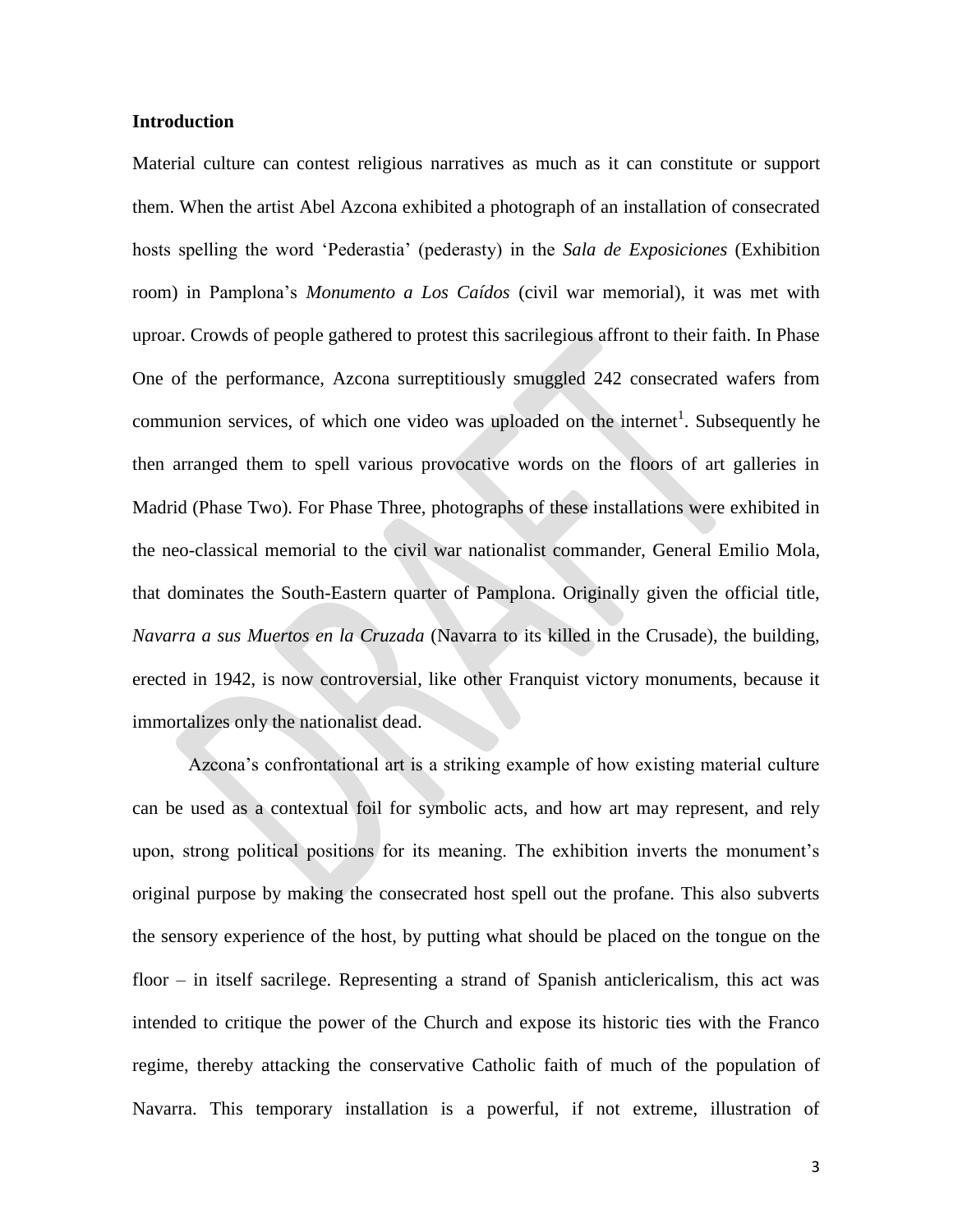interreligious aesthetics, or more specifically contra-religious aesthetics. Material culture may well follow, or innovate according to artistic conventions that determine its visual and physical forms, but these aesthetic qualities are often invoked to subvert, contest or sustain political power and it intersects – in this case, religious identity.

If mythology serves to sustain religious and political identity in the face of detractors and competitors, material culture provides for the physical and sensory representation of mythologized narratives. Using Navarra as a paradigmatic and welldefined microcosm, we explore further examples of Navarran material culture in order to consider the interreligious aesthetics of competition – the material manifestation of claims and vying counter-claims. Our examples might not be that extreme or provocative as the Azcona's performance, yet they comprise solid and enduring symbols in the public and visual history of Navarra, and, as such, are more representative. Our analysis of this material culture shows how symbolic exchange provides the means for self-definition and contestation, which both represents political and religious positions, and at the same time produces a unique and rich material culture. We suggest that rather than posing a challenge to social harmony, competing claims and narratives represented in the aesthetics of art exhibitions, ritual practices, monuments, sacred sites and museums, enrich both art and society, providing the means by which religious identity may be defined, and giving impetus to the generation and regeneration of material culture in the process.

#### **Material culture and the creation of a collective identity**

Navarra, sometimes rendered *Navarre* in English, is an autonomous region of Spain which can trace its origins to the  $10<sup>th</sup>$  century Kingdom of Pamplona (the present-day capital of the region)<sup>2</sup>. The political, economic and cultural distinctiveness of the region, which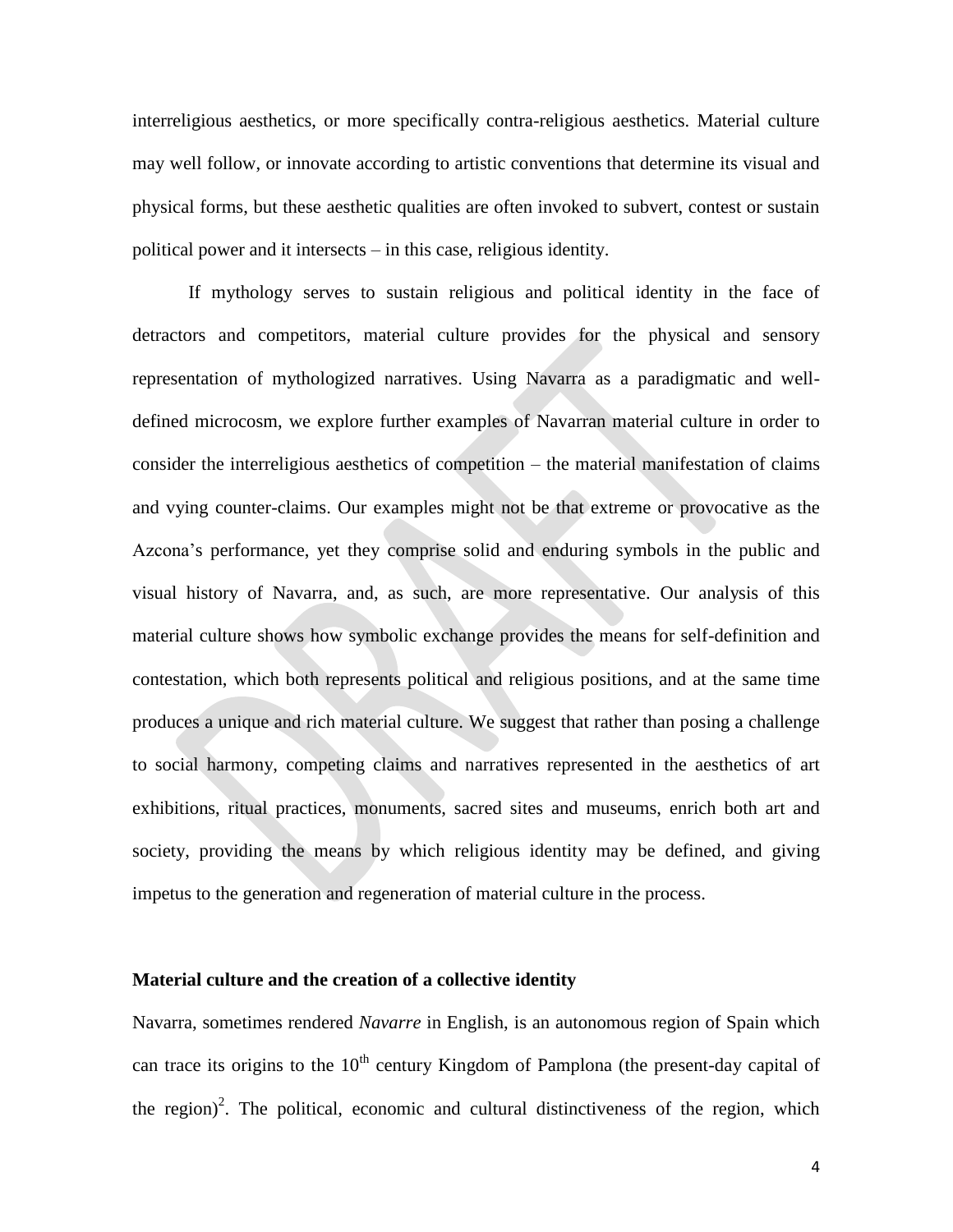differs significantly from the other, even neighboring Spanish regions, is represented in various monuments and symbols. One prominent example is the monument to *Los Fueros* ('The privileges'), a statue, completed in 1903 and financed by what nowadays would be known as crowdfunding. This is situated in the heart of Pamplona and personifies the special rights of Navarra in relation to the Spanish state, representing its historical claims, including fiscal autonomy, dating back to the  $13<sup>th</sup>$  century that became of renewed political importance in the  $19<sup>th</sup>$  and  $20<sup>th</sup>$  centuries. The central column is surrounded by five pillars symbolizing medieval administrative units or *merindades*, topped with effigies of personifications of Work, Peace, Justice, Autonomy and History. Above them are coats of arms of the *merindades*, one for Pamplona together with one for Navarra. Both are topped with closed crowns and the one of Navarra has a chrismon as a base, emphasizing the importance of Christianity for the people of Navarra. The column is crowned with a female statue that symbolizes Navarra, wearing an open crown on her head and holding a broken chain in her right hand, and the Charter of the special legal autonomy of the kingdom (*Ley Foral*) in the left. To perpetuate the memory of the fight for the maintenance of the charter main squares of many Navarran cities and towns are called *Plaza de los Fueros* (Charter Square). The chain, an enduring symbol of Navarra, represents the creation of the Kingdom and the victory of the battle of Las Navas de Tolosa in 1212 (see below).

Navarra is contested as a geographical region, with a proportion of the population identifying as Basque. Basque protests in Pamplona frequently demand the Basque language (Euskara) to be treated equally with Spanish, and some regularly petition for national independence from Spain along with the rest of the Basque Country. During the Spanish civil war (1936-1939), as opposed to the republican Basque country, Navarra was loyal to Franco, and memories of this conflict, including the suppression, internment and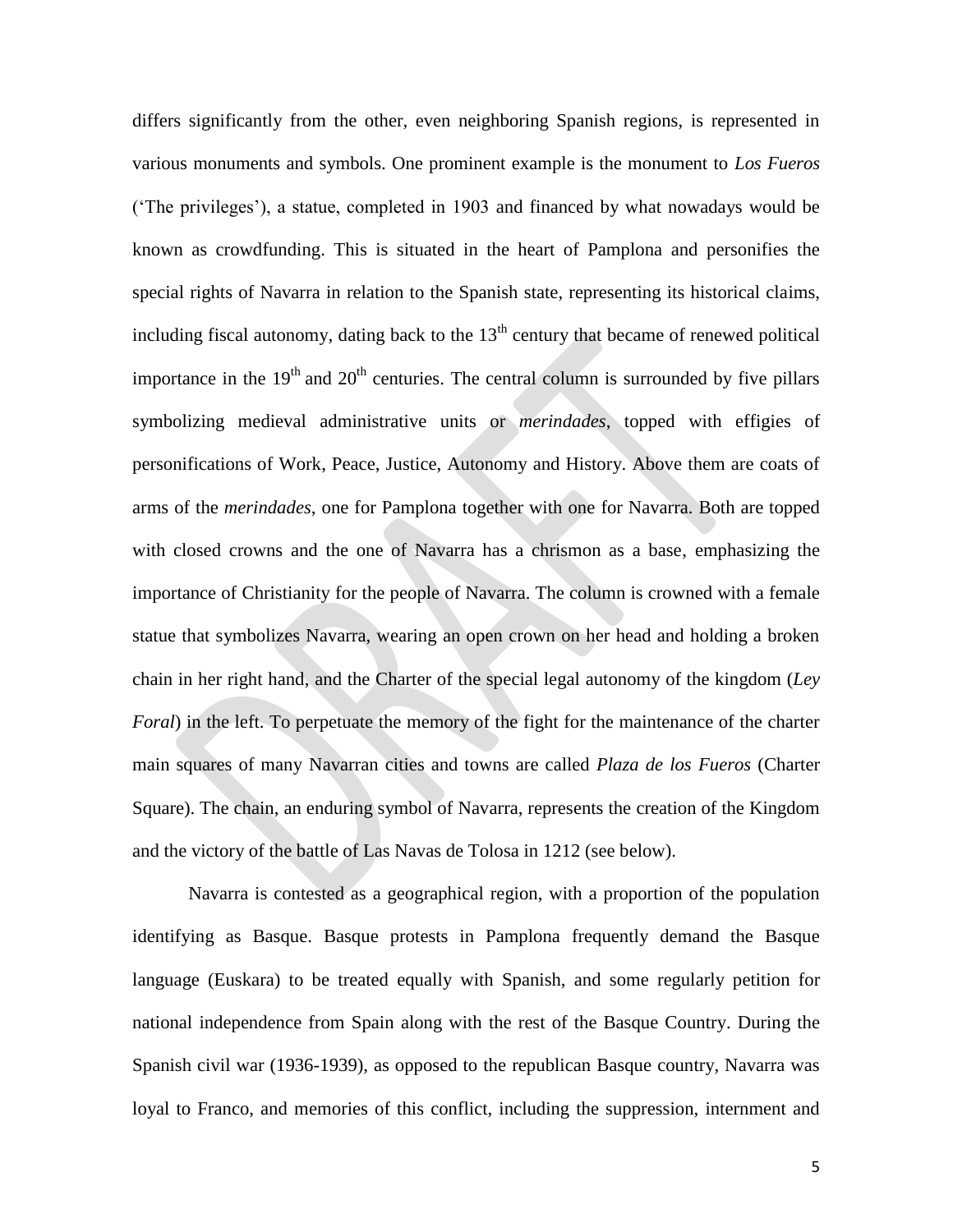execution of Basques and republican sympathizers within Navarra adds further complexity to the contemporary social and political background. This conflict and contestation over its present-day representation is also manifest in material culture. Unofficial plaques in the streets of Pamplona show the homes where executed Basques lived, and for many Basque nationalists and independentists, Franco-era religious buildings, such as Pamplona's *Monumento a Los Caídos* symbolize the power of the Church in the post-war police state, sometimes attracting republican or anti-clerical graffiti. The name of the square where the war memorial is located was changed in 2016 from Conde de Rodezno (a minister of justice in Franco's first government) to Liberty Square. An interesting example of sociocultural-artistic contestation of the remains of this chapter of Navarran history is the fate of one of the noble palaces in the historic center of Pamplona, the Palace of the Marquess of Rozalejo. This palace that belonged to a well-known friend of Rodezno has been occupied by members of a leftist Basque movement known as *abertzale*, who organized there am unofficial civic center and decorated the emblematic building with political slogans, including a graffiti version of Picasso´s *Guernica.* (This famous picture has strong political resonance in the region as it depicts the Nazi bombing of the eponymous Basque town during the civil war).

Contestation and the projection of political narratives through material culture is not limited to contemporary history. The material representations of an older conflict are also germane to the forging of religious and regional identity. Like the rest of Spain, a key moment in the political and historical narrative of Navarra, recurrent in its material culture, is the *Reconquista* – the process of returning the Iberian Peninsula to Christian rule that lasted from  $8<sup>th</sup>$  to  $15<sup>th</sup>$  centuries. The Navarran Reconquista of the early  $12<sup>th</sup>$  century is memorialized in many Navarran churches with one of the imageries of James the Greater,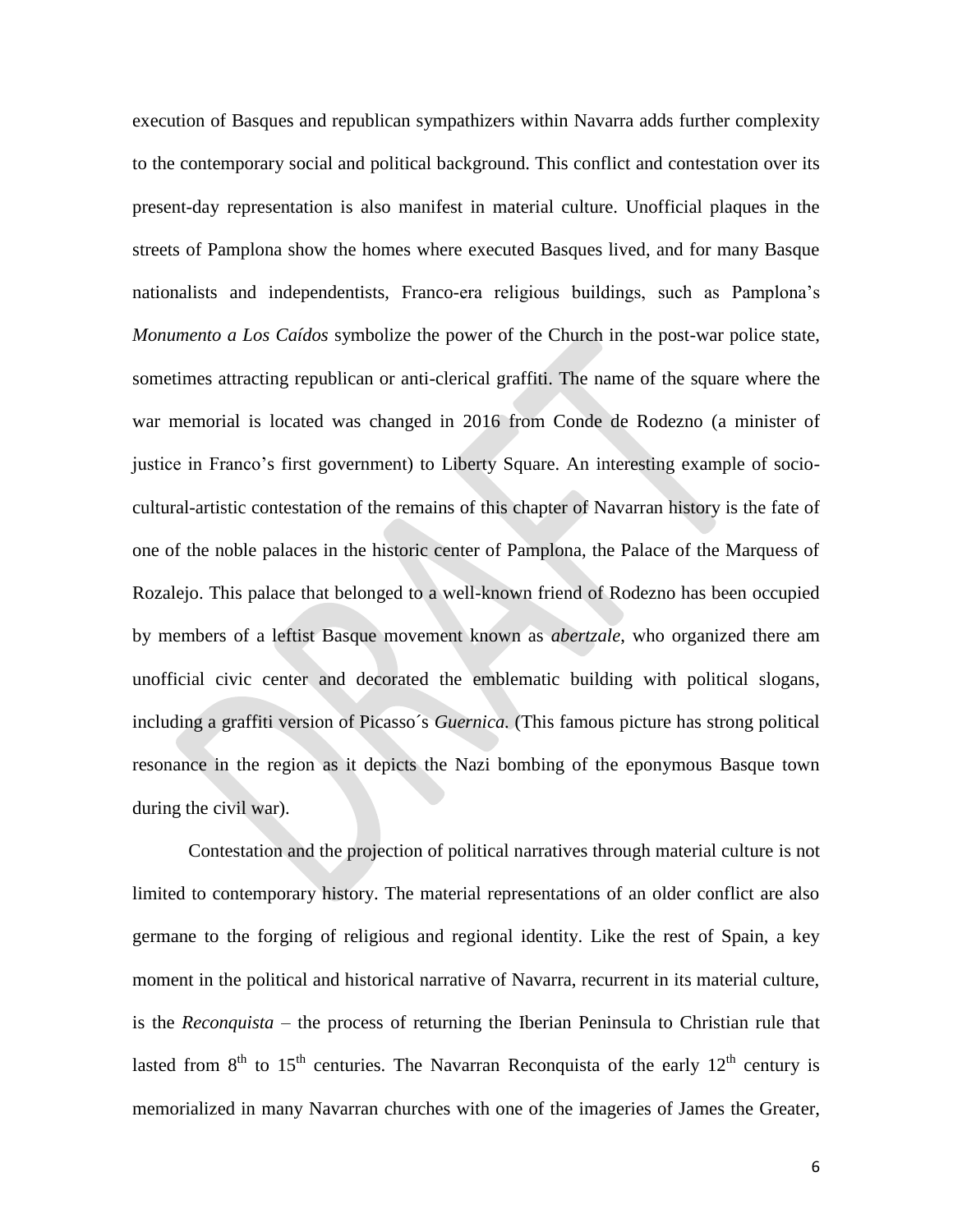the patron of Spain, known as Santiago Matamoros (St James the moor killer), slaying a Muslim, such as to be found in a reredos of a side chapel in Pamplona Cathedral (Photograph 1). This ubiquitous image is perhaps the most brute possible of any interreligious aesthetic, the Christian saint mounted on a white horse sword raised, the Muslim trampled underfoot depicted exotically, with oriental pattern on his helmet and a distinctive scimitar. This is no interreligious dialogue, but interreligious extermination. However, it is sensory and visceral symbol. The victory over the caliphate personified and attributed to divine power, placed among the whole panorama of heavenly saints made present in the rich guilt ornamentation of provincial Spanish baroque<sup>3</sup>. It is at once fantastical and commonplace – just one of many religious narratives symbolized in this style overlaying the gothic infrastructure of many historic Navarran churches.

## INSERT PHOTOGRAPH 1 ABOUT HERE

*Photograph 1: St James the Moor Slayer in the Chapel of St Catalina in Pamplona* 

#### *Cathedral (1687).*

The Reconquista has a more local, common but oblique reference in the Navarran coat of arms which can be found on all kinds of material objects from drain covers and official documents, to public buildings and commercial advertisements. This symbol comprises diagonal and Latin crosses made of or chains on a gules background with an emerald at the central intersection. Most versions also depict a closed crown, and in the Franco era the emblem was enshrined in a laurel wreath redolent of the classical empire. According to tradition, the cross, the chains and the emerald symbolize one of the most important events of Navarran mythology: the victory of Sancho el Fuerte (Sancho the Strong), king of Navarra over caliph Muhammad an-Nasir at the battle of Las Navas de Tolosa in  $1212<sup>4</sup>$ . As part of a wider Christian coalition, Sancho el Fuerte – so called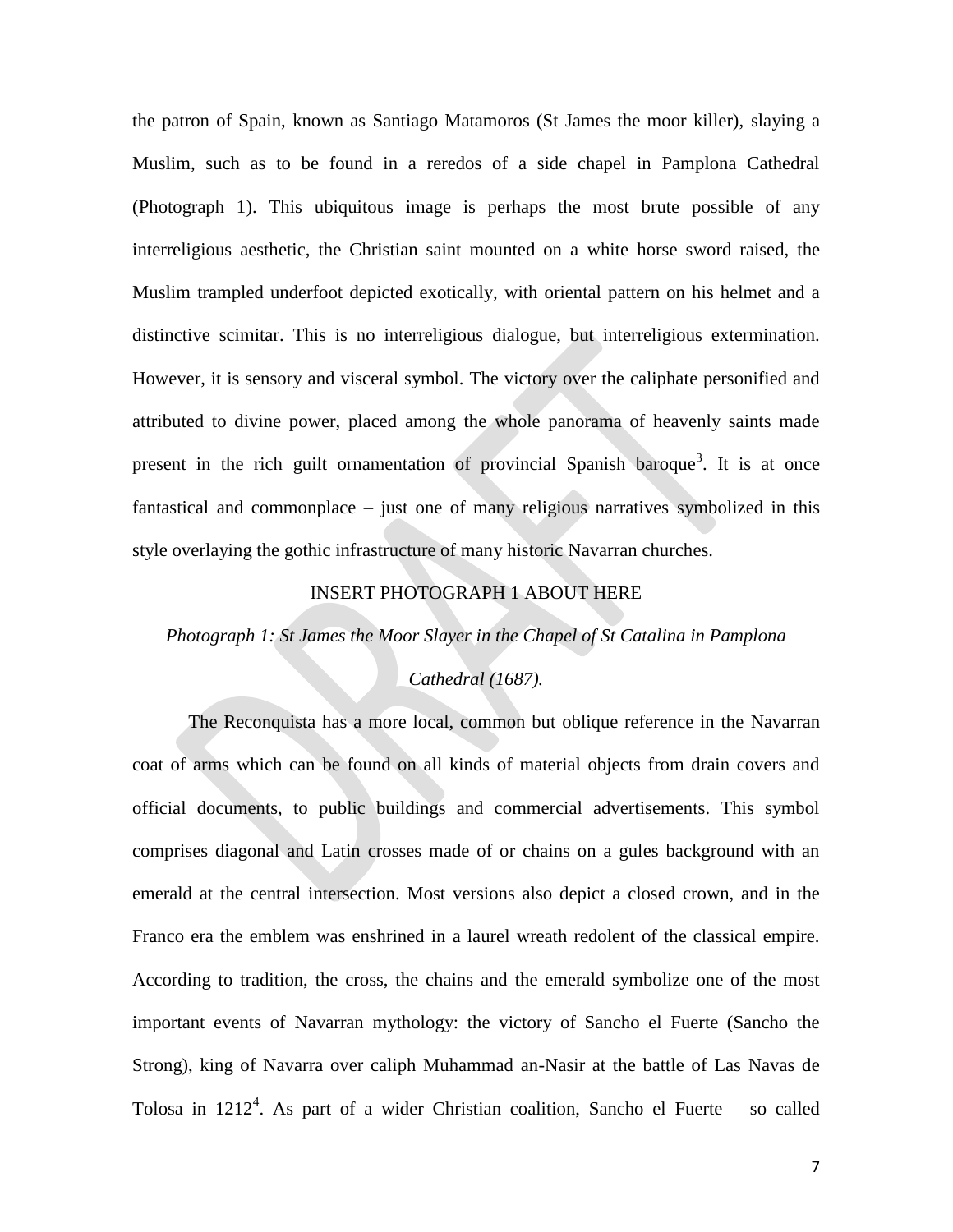because of his legendary height of two meters – led a Navarran force that penetrated the Muslim lines to the caliph's bodyguard of slave-warriors purportedly joined together by chains. These chains, and an emerald, were supposedly part of the trophies taken by Sancho el Fuerte which were then, symbolic of this triumph, introduced into the Navarran coat of arms. Actually, this emblem was shaped from a bunch of sticks or arrows in  $13<sup>th</sup>$  century by another king, Sancho's successor Theobald I (the same who issued the first Charter), while the tradition of the chains is a late medieval and modern legend<sup>5</sup>. What is certain, however, is that it was ultimately incorporated – after the incorporation of Navarra into Castille by Ferdinand the Catholic in 1512 – into the coat of arms of Spain and both the emblem, as well as the legend, persist until today in collective imagination.

The distinctive chains, supposedly taken in the battle, with flat wrought links can be found replicated on much functional and decorative material in Navarra. Pieces of the originals are reputed to be found in several locations. The mausoleum of Sancho el Fuerte in Roncesvalles (a medieval monastery on the Camino de Santiago, visited by numerous past and present-day pilgrims as they pass over the Pyrenees into Spain. Tudela Cathedral (built over the former mosque). And, the throne room of the *Palacio de Navarra* in Pamplona, built as the seat of the *Diputación Floral de Navarra* in 1842 (Provincial Council of Navarra). This is a  $19<sup>th</sup>$  century palace built as a lavish symbol of Navarran autonomy within the nation state, situated in the center of the Navarran capital. Another fragment is traditionally believed to have been melted down to make the iron fence of the chapel of Las Navas in the cloister of the Cathedral of Pamplona. The ongoing use of these original (independently whether they are authentic or not) artefacts, as well as their numerous reproductions, says much about the implicit relevance of Christianity to the Navarran identity. They also serve as potent examples of the role of contra-religious

8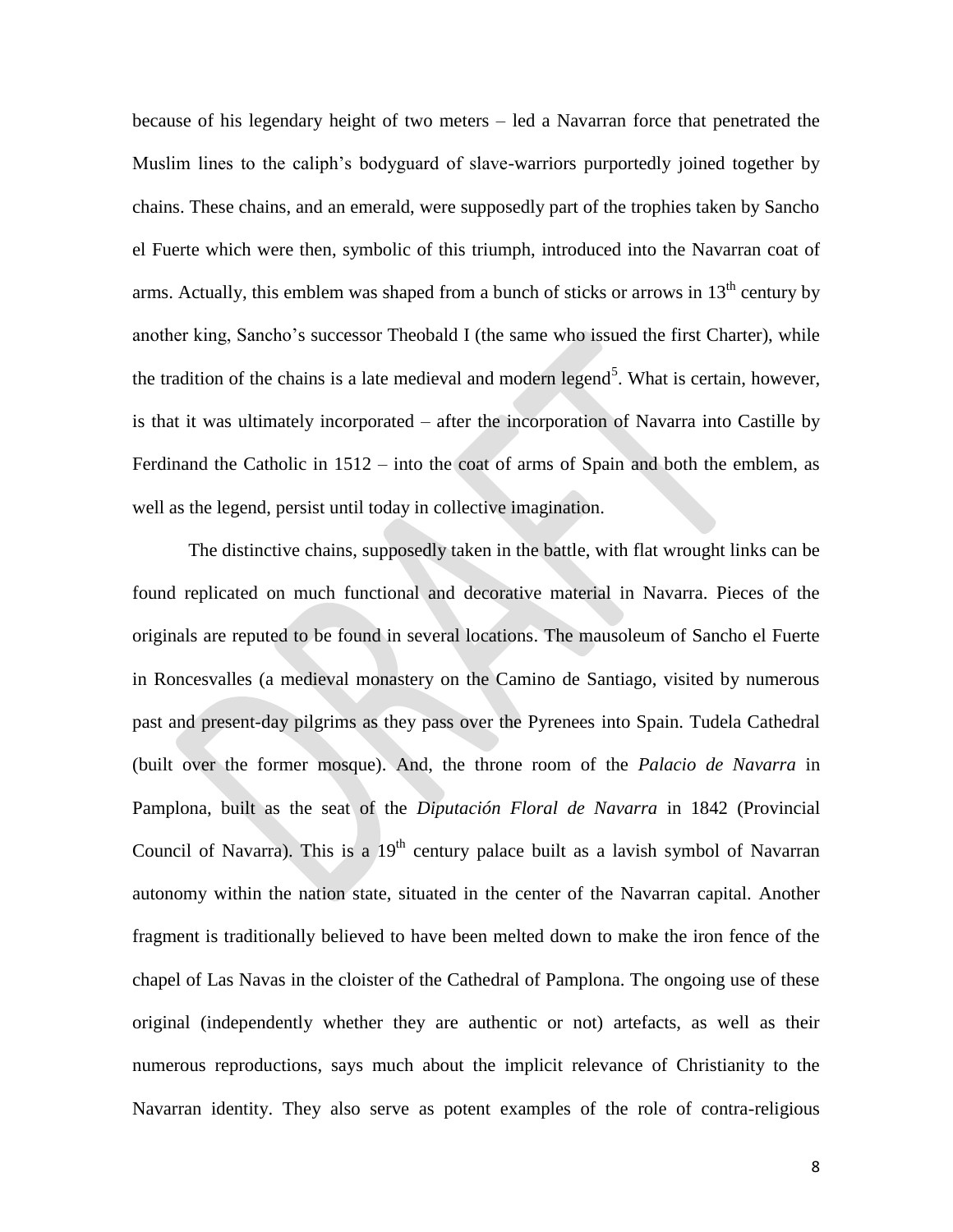aesthetics in the sustaining of political and religious narratives. They make an emblematic statement about the territory of Navarra as Christian, and by it, of the legitimacy of present political power, independently from its orientation and worldview – the descendent heir of a historical and historic victory mythologized by historiography, public history and popular imagination. Behind the throne in the Palacio is displayed a tapestry of the battle of Las Navas de Tolosa, above it, fragments of those chains from the battle, suspended as though they should bestow some kind of blessing on its incumbent. Likewise, in the church in Roncesvalles, the battle is displayed in stained glass which bathes the nave in impressive colored light. These material objects and their related aesthetic properties, not only represent the Christian victory against Islam, but point to deeper metaphors. Chains are archetypal symbols of oppression, broken chains of liberation (note the already mentioned monument to *Los Fueros*). Thus these aesthetic records of the mythologized historical event, but also have the deeper significance of the spiritual victory of good over evil. They not only mark the victory over Muslim-rule, but also support the truth-claims of Christianity, and moreover, the claim that the land and people of Navarra are Christian. That for many years there were no, or very few, Muslims in Navarra is not important in the continued use of these symbols. The construction of contra-religious aesthetics are not concerned with real engagement with out-groups, but on the consolidation of in-group identities.

The material culture of the Franco era echoes some of the mythological symbology of the medieval period. During the Spanish civil war, the nationalists received the support of the Church, and atrocities took place on both sides along religious lines. Thousands of priests and religious were murdered, while in nationalist areas those suspected of supporting the republicans were also executed, such as several members of Pamplona's city

9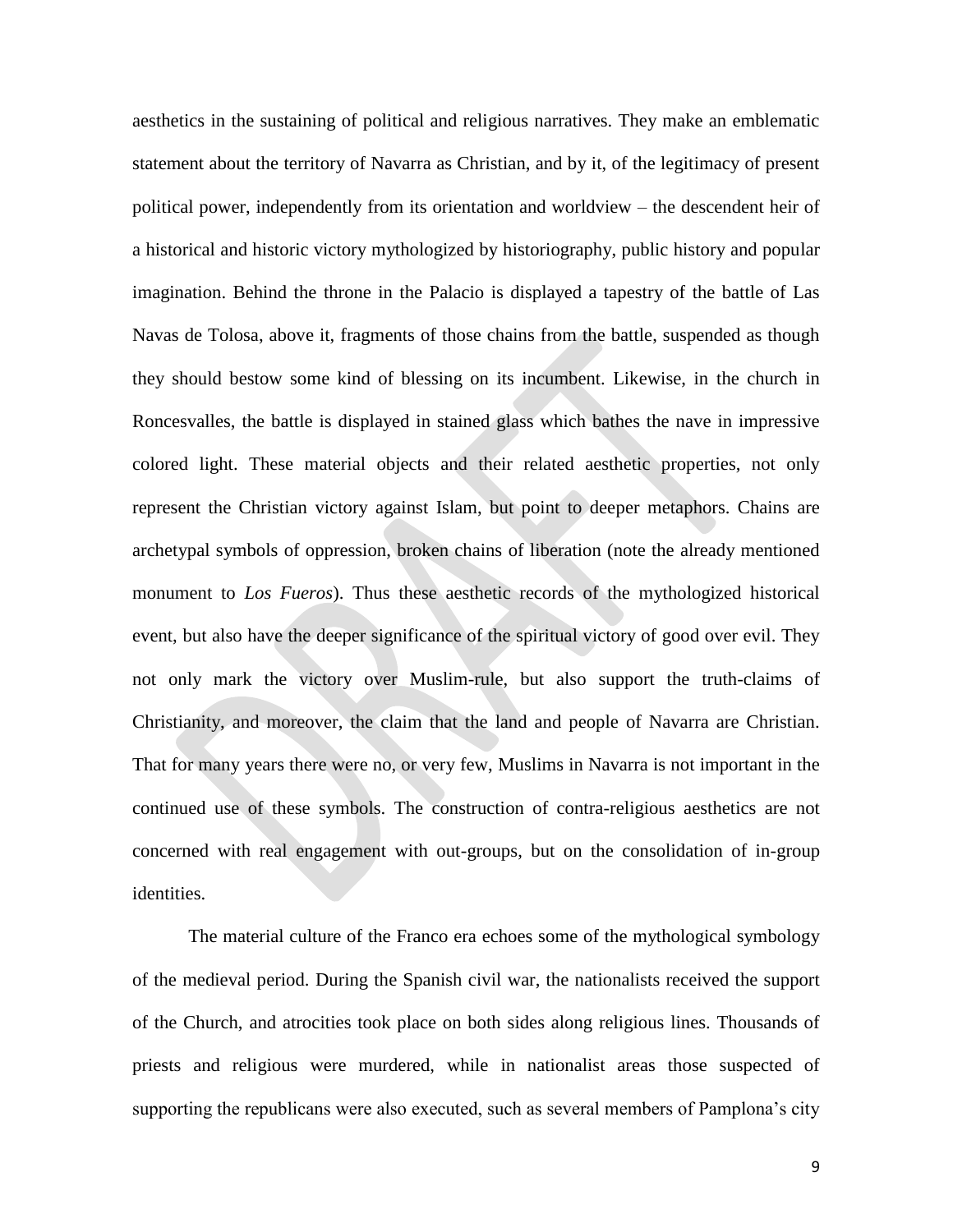council<sup>6</sup>. The conflict was often couched in religious terms – a second Reconquista or crusade against atheist communism. At its end, large-scale Christian symbols were erected nationwide, including *Valle de los Caídos* (Valley of the Fallen) close to Madrid, in which Franco's body was interred, and in Navarra, the aforementioned monument where one of his most important supporters was immortalized. The architecture of these monuments usually blends neo-classical motifs and Christian symbolism, such as Pamplona's consecrated war memorial, built in the shape of a cross, its interior displaying murals of the Navarran Jesuit Saint, Francisco Xavier, personifying the Navarran (Catholic) spirit. Throughout Navarra, Christian symbols from the post-war era are visible on skylines, such as the *Monumento al Corazón de Jesús* (1942) which commands Tudela, built upon the hill which holds the ruins of the Muslim stronghold and a Christian castle of the city<sup>7</sup>.

Public art is not the only way material culture stakes religious claims and sustains group identity. Of note in Navarra are striking large-scale festivals which engender wide participation and unique sensory experiences. During the San Fermines festival in Pamplona (similar festivals are held all over Navarra in summer) all the city dresses in white and red to symbolize the martyrdom of the 3<sup>th</sup> century *Saint Fermine*, who was a bishop in Amiens in northern France and was martyrized by being dragged through Pamplona's streets during a bout of anti-Christian violence<sup>8</sup>. Celebrated in literature by Ernest Hemmingway, the modern festival comprises a whole range of rituals, some old, such as the famous *Encierro* (running of bulls), some innovations, such as the festival's opening ritual of *Chupinazo* (the lighting of a rocket from the balcony of the city hall in the presence of wine-drunk crowds). Although present-day marketing separates the religious activities of the festival from concerts and other events, religious rituals, such as the procession of the statue of San Fermine through the city streets produce salient aesthetic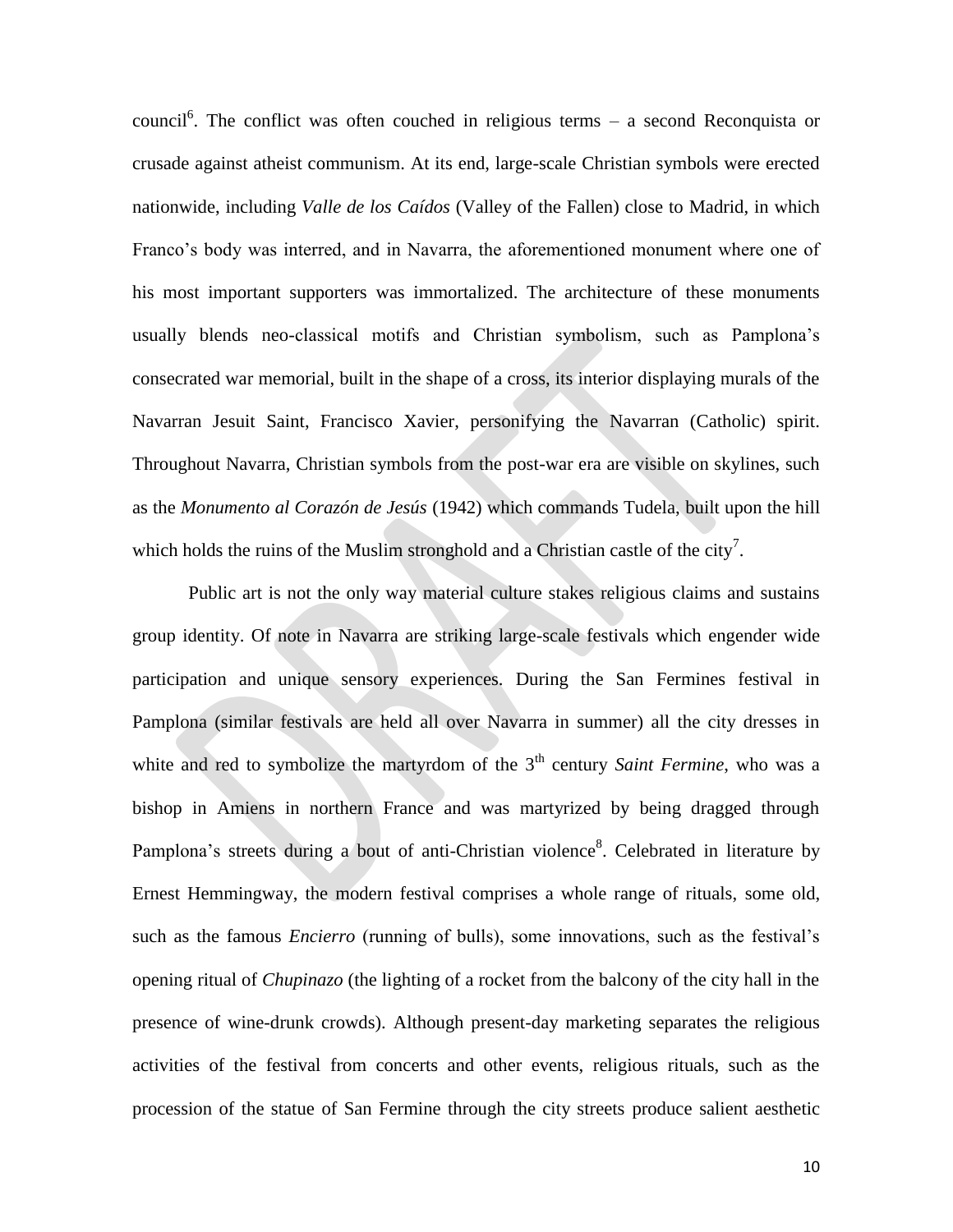experiences which again make claims about the city's Christian status. In preparation for this public parade, attended by thousands, San Fermine is venerated throughout the year in the 18<sup>th</sup> century part financed by the city hall and  $-$  again  $-$  crowdfunding<sup>9</sup>. Thus, perhaps only implicit, or even unknown to the many international tourists to the city, the bull running and carousing are presided over by a Christian saint – an identity marker emblazoned on all kinds of festival paraphernalia, from red *pañuelos* (neck scarves) to beer mugs (Photograph 2).

### INSERT PHOTOGRAPH 2 ABOUT HERE

*Photograph 2: The image of San Fermine (St Fermine of Amiens) on a red pañuelo (neck scarf) worn by a reveller during the annual festival. Between the drinking and bull running a statue of the saint, hand raised giving benediction, is processed through the city streets (2016).*

### **New representations of past interreligious relations**

While Navarra is replete with examples of contra-religious aesthetics (that is symbols, objects and practices that make a claim of one religion over another), a further dimension is added to the region's material culture by the celebration of non-Christian religions' historic presence in the region. As with the Reconquista and the civil war, this more recent political project is in keeping with the trend in the rest of Spain which has sought to re-market its heritage as multicultural, as opposed to solely Christian. For example, Toledo or Cordoba are touted as 'cities of three cultures' on account of Muslim and Jewish communities that inhabited them together with Christians. In Navarra a similar move is apparent in the branding of Tudela, which was, for some years, on the borderland between Christian and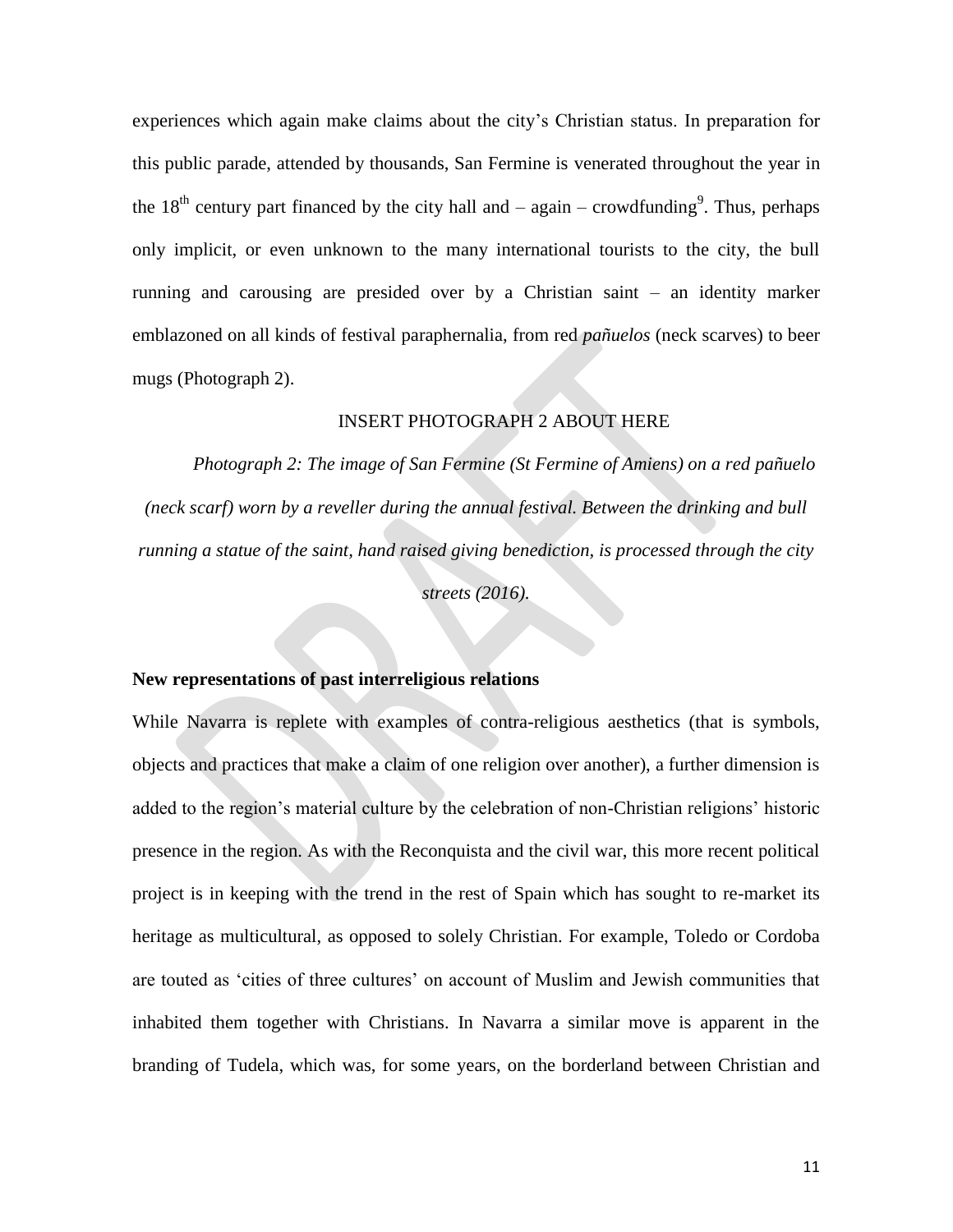Muslim states, and home to several notable medieval writers and scholars, such as Benjamin of Tudela, known for documenting his travels all over the Middle East<sup>10</sup>.

The aesthetics of interreligious co-existence represent a material manifestation of a multicultural pluralism endorsed by wider European integration. This ideological development from the nation building projects of previous centuries has had two ramifications for religious material: the reinterpretation and marking of existing material culture, and the creation of new monuments that reinterpret the past. In regard to the former, perhaps the Camino de Santiago represents the most obvious example. The historic medieval pilgrimage route that runs across Northern Spain from France to the Cathedral of Santiago de Compostela in Galicia was endorsed in 1987 as the first European Cultural Itinerary route. The number of pilgrims walking through Navarra, usually starting in Roncesvalles, or Saint Jean Pied de Port the other side of the Pyrenees, has since steadily increased year on year to well over a quarter of a million annually. Part of this popularity is the re-branding of the pilgrimage as open to those of all religions and those of none – mythologized globally in several works of literature that stress the interreligious, or rather, pan-religious relevance of the pilgrimage, such as the new age philosophy of Paulo Coelho<sup>11</sup>. Studies show pilgrims come from a range of backgrounds, and not necessarily identifying with the historic purpose of the Christian pilgrimage to venerate the relics of St James<sup>12</sup>. The ritual act of walking engenders a physical, aesthetic and emotional experience that binds diverse walkers together. Evidence of this spiritual tourism are impromptu symbols placed by pilgrims inviting interreligious encounter through sensory interaction – the most obvious being the placing of stone markers, and the writing of graffiti (Photograph 3). Some of these reinterpret the historic infrastructure that still remains, contesting its Christian identity and proposing it as more universally spiritual. Other symbolic statements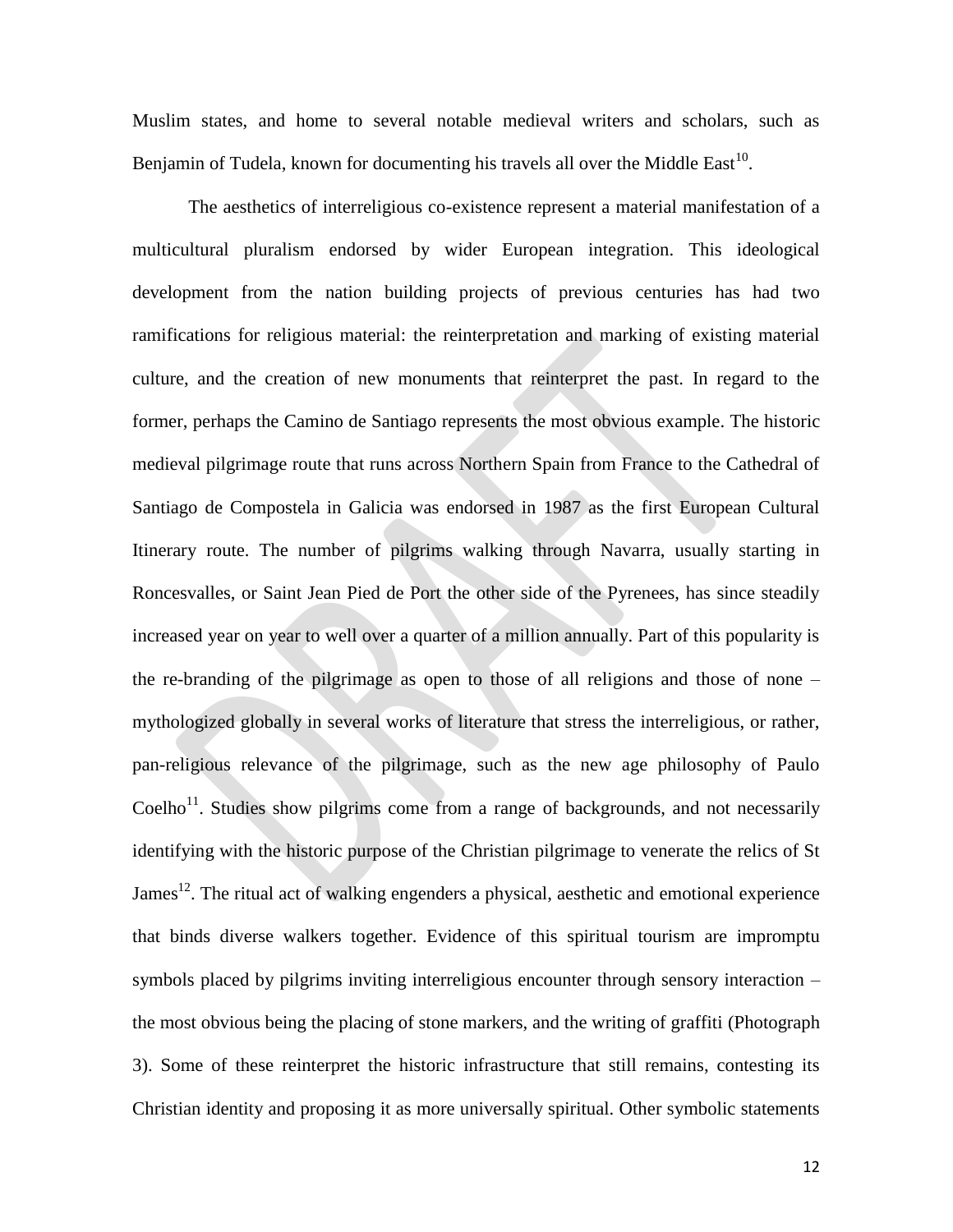reaffirm its Christian character. Together this contestation forms a perpetual cycle of individual symbolic acts which overlap and promote the formation of religious positions and interactions among walkers.

#### INSERT PHOTOGRAPH 3 ABOUT HERE

*Photograph 3: Contesting religious and political symbols, and personal votive offerings, made by pilgrims on the official infrastructure of the Camino de Santiago. The shell, an ancient symbol of the Santiago cult, was adopted by the European Cultural Itinerary and given the double meaning of an arrow towards Santiago Compostella. Pilgrims superimpose secular symbols with overlapping new age and Christian meanings (2015).* 

In addition to the Camino, which brings substantial tourist trade to Navarra, are monuments and tourist orientation designed to celebrate the presence of Muslims and Jews within the region. Tudela is perhaps the most important site for this in Navarra, and is sometimes said to be the Navarran Toledo. The remaining wall dating to Muslim rule in the city is marked with a statue of the caliph Muza's head placed nearby. Although intended to celebrate the Arab occupation, it oddly mirrors the familiar depiction of the beheaded Muslim found in the symbology of the Reconquista. A comparable representation of the Muslim period is suggested by the large mural of a mounted Arab warrior clutching the Holy Qur'an that dominates the approach to the city from the south, painted by Franco Fasoli for the 2016 annual Tudela urban art festival. 'La ciudad de las 4 culturas' (*the city of 4 cultures*, i.e. the Iberians, Romans, Arabs and Christians) painted on two adjacent apartment blocks, is several stories high and monochrome. The image is impressive, dark, strong, even frightening<sup>13</sup>. In a similarly romanticized and perhaps essentialized manner, the former Jewish quarters are identified by distinctive street signs bearing caricatures of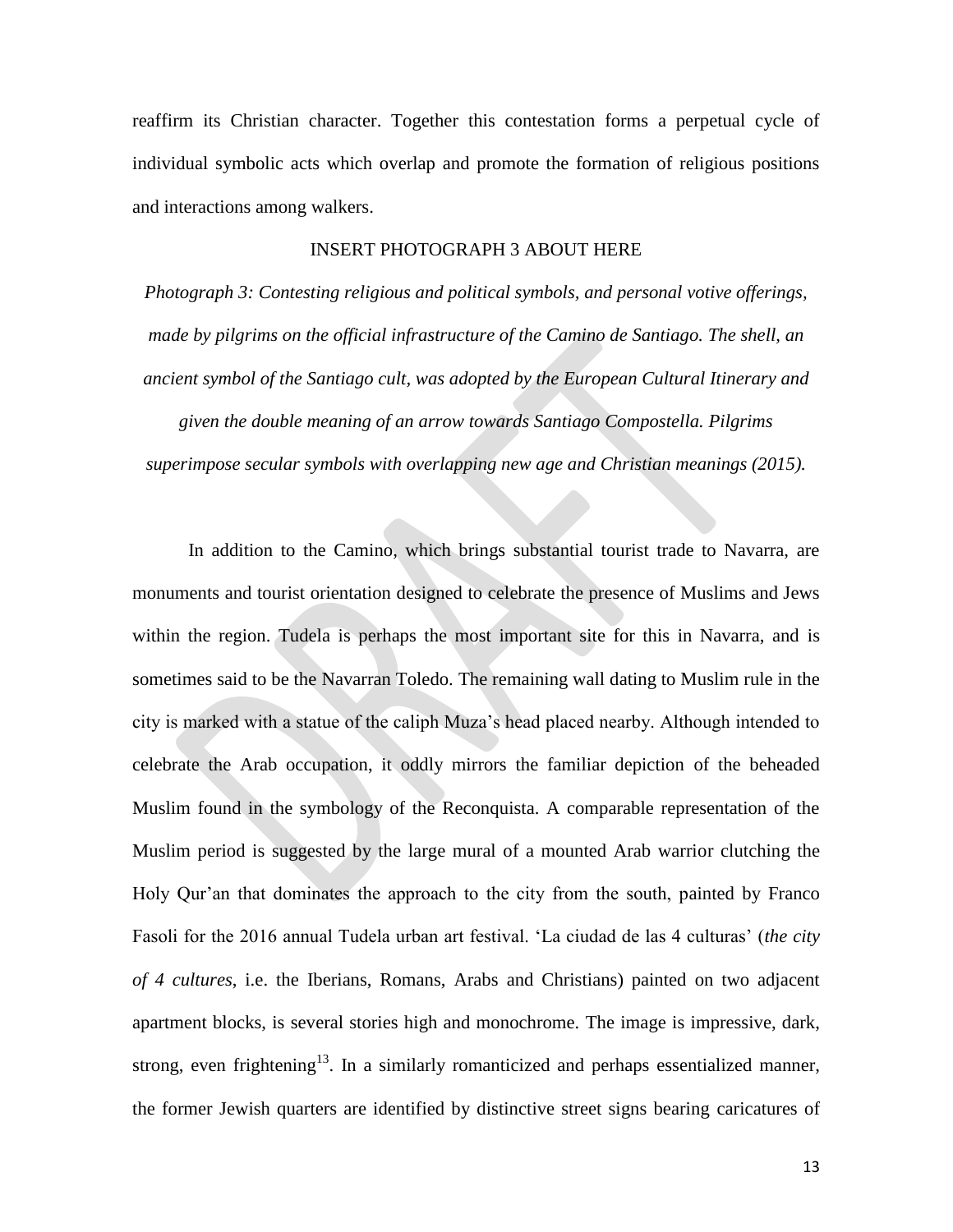Jewish iconography. A more enigmatic monument to religious coexistence can be found in a park in the city suggesting both the Arabic numeral '3' (for the three Abrahamic religions that once existed here) and the Hebrew alphabet. This new interpretation makes visible the historic presence of other religions which at one point were deliberately made invisible. For many years the records of Jewish conversions to Christianity (real or apparent) were publicly displayed in the city's Cathedral, in a side chapel turned into a synagogue-looking space, on the so called blanket (*manta*). However, all Jewish artefacts have been removed recently and the chapel has been brought back to Catholic worship.

In the absence of a proper museum or center of interpretation of non-Christian religions once present in Navarra, the internet provides a new way of recording their material heritage. A project of Virtual Museum of Sepharad [\(http://www.sefaradvirtual.com\)](http://www.sefaradvirtual.com/) which is currently being developed and seeks to create a totally virtual space to gather Jewish heritage of Navarra scattered all over its territory is a promising alternative for a traditional museum practices.

Museums provide the opportunity not only to display material culture, but also to interpret and present the past by combining historical narrative with aesthetic experience. The permanent exhibition Occidens: descubre los orígenes (West: discover the origins) in the cloisters of Pamplona Cathedral [\(http://www.expo-occidens.es/\)](http://www.expo-occidens.es/)) is a good example of how existing material culture may be used to project and legitimize identity, in this case, that of Christian Navarra as a microcosm of the achievements of western culture, defined as the Christian synthesis of the civilizing innovations of Greco-Roman, Judaic and Germanic cultures14. This historicism brings together material objects guarded in the Cathedral of Pamplona that give a chronological narrative of the rise of medieval Christian culture, and the impact of Christianity in the emergence of the modern period. Indicative of the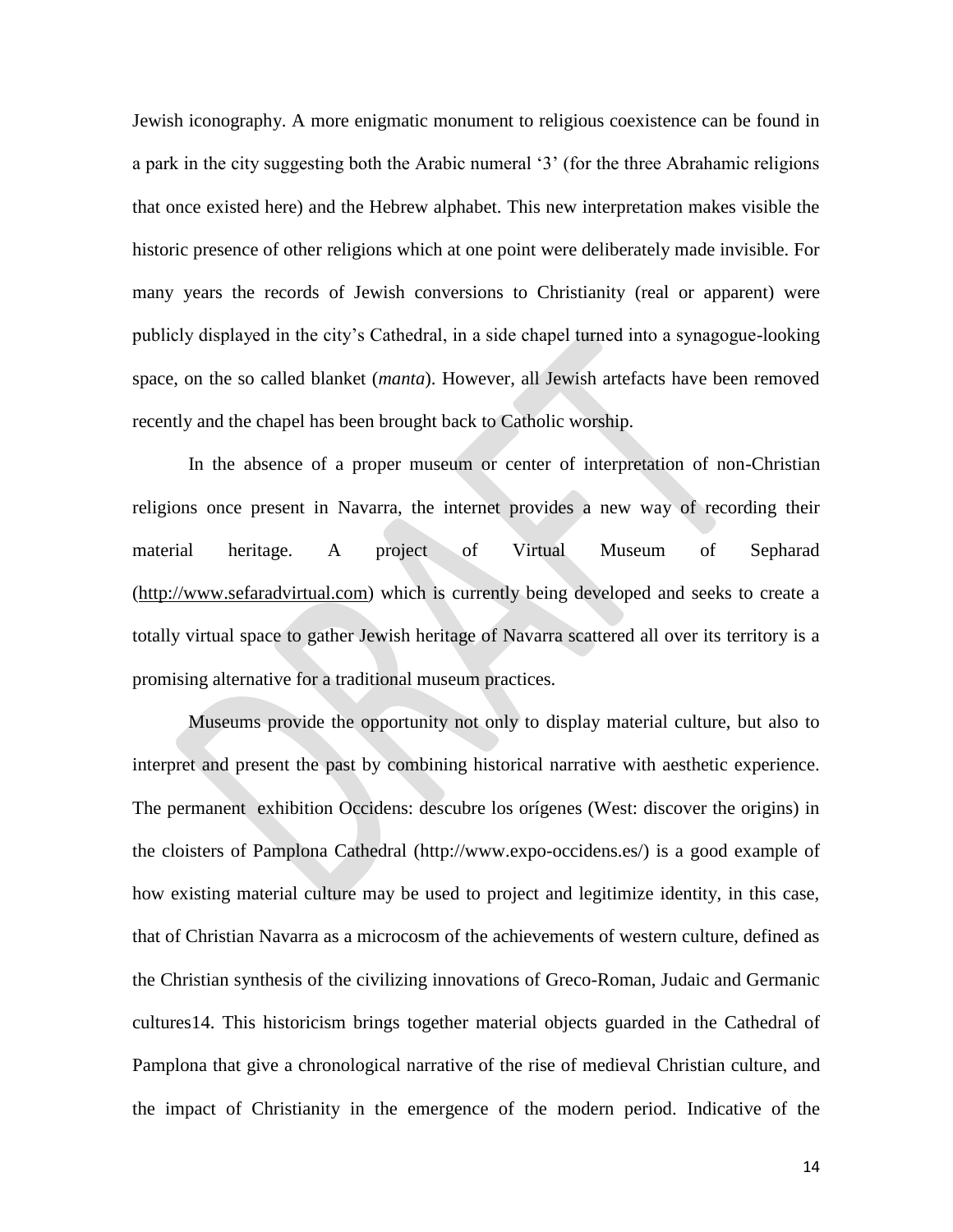conservative positioning that underlies this story of history, the exhibition, which blends spaces and artifacts of a unique in European scale cathedral complex with visual, musical, olfactory and haptic experiences, ends with provocative questions about the next chapter of western civilization, represented in the exhibition as a pink, empty and sweetly scented room with a window that looks back out on the gothic cloister (Photograph 4). This is a visual metaphor for the erosion of traditional Navarran/Catholic values in the postmodern era: the illustrious (and religious) past is juxtaposed with a vacuous, meaningless and bland future. As it is stated at the very end of the tour: "Occidens is not an exhibition, it is a reflection…" At which point the visitor is presented with a mirror with which to view him/herself on leaving the room.

#### INSERT PHOTOGRAPH 4 ABOUT HERE

*Photograph 4: La Modernidad Relativista ('Relativist modernity'). The final room of the Occidens Exhibition in Pamplona Cathedral. The orientation tells us this is an era without depth and without mystery (2017).* 

## **Conclusion**

Interreligious aesthetics in Navarra is characterized by contestation of one kind or another, drawing on what symbolic resources are available. These messages may sometimes be implicit or dormant, but their subtlety may contribute to their potency in consolidating the identity projects necessary for governance, commerce and social replication and innovation. This is apparent in the mythological origins of the Navarran coat of arms; the representations of the past coexistence of Christians, Jews and Muslims in the heritage industry; the remaking of the pilgrimage on the Camino de Santiago as a global phenomenon; the role of the museum in projecting religious identity; and, in the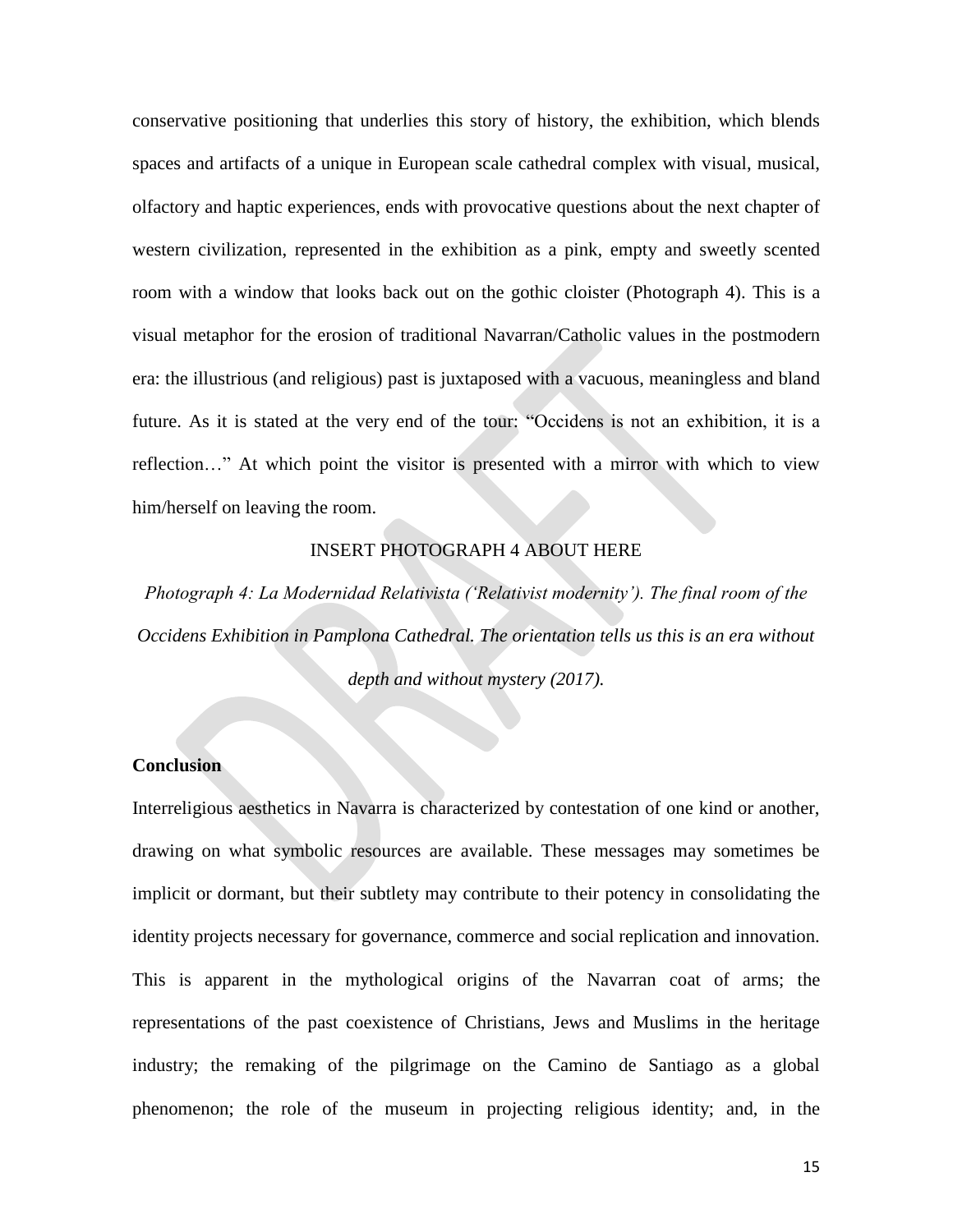contestation of the material religion of the Franco era. These changing political agendas and their associated symbols add to the various strata of Navarran material culture built up over the years. Chronologically, this sequence begins by the making of non-Christian religions as invisible or vanquished at the Reconquista, and then with the formal expulsion of the Jews several centuries later. We see this contra-religious aesthetic in the Navarran emblem, but also in other symbolic displays such as the ensemble of visual and public history in Tudela, or the procession of Christian saints in the streets during festivals, for example. The historical narratives of Christianization were reused to consolidate the victory after the civil war, evident in the religious monuments of the Franco era which are often imposing in scale and style of construction. A third and final kind of interreligious aesthetics is then represented by the self-conscious attempt to represent historical religious diversity – despite the material culture of the preceding two phases being still, on the whole, clearly visible, even perhaps deliberately construed to oppose this agenda as suggested by the *Occidens* exhibition. Considered together, as anyone could apprehend them today who visits or lives in the region, these contesting interreligious aesthetics constitute a public forum rich in symbolism.

By analyzing interreligious material culture in terms of its political positioning, we have shown how aesthetics may be used in the creation of salient icons which act as claimstakes for territory – human and geographical. Regardless of political orientation, in all examples of interreligious aesthetics we see a reinterpretation and reorientation of physical objects to symbolize political positions, and ideals of how religions should relate to one another. While any individual may disagree with (or assent to), one or more of the various positions represented by aspects of material culture and its interpretation, what cannot be disputed is the importance of such controversies in the formation of this symbolic world,